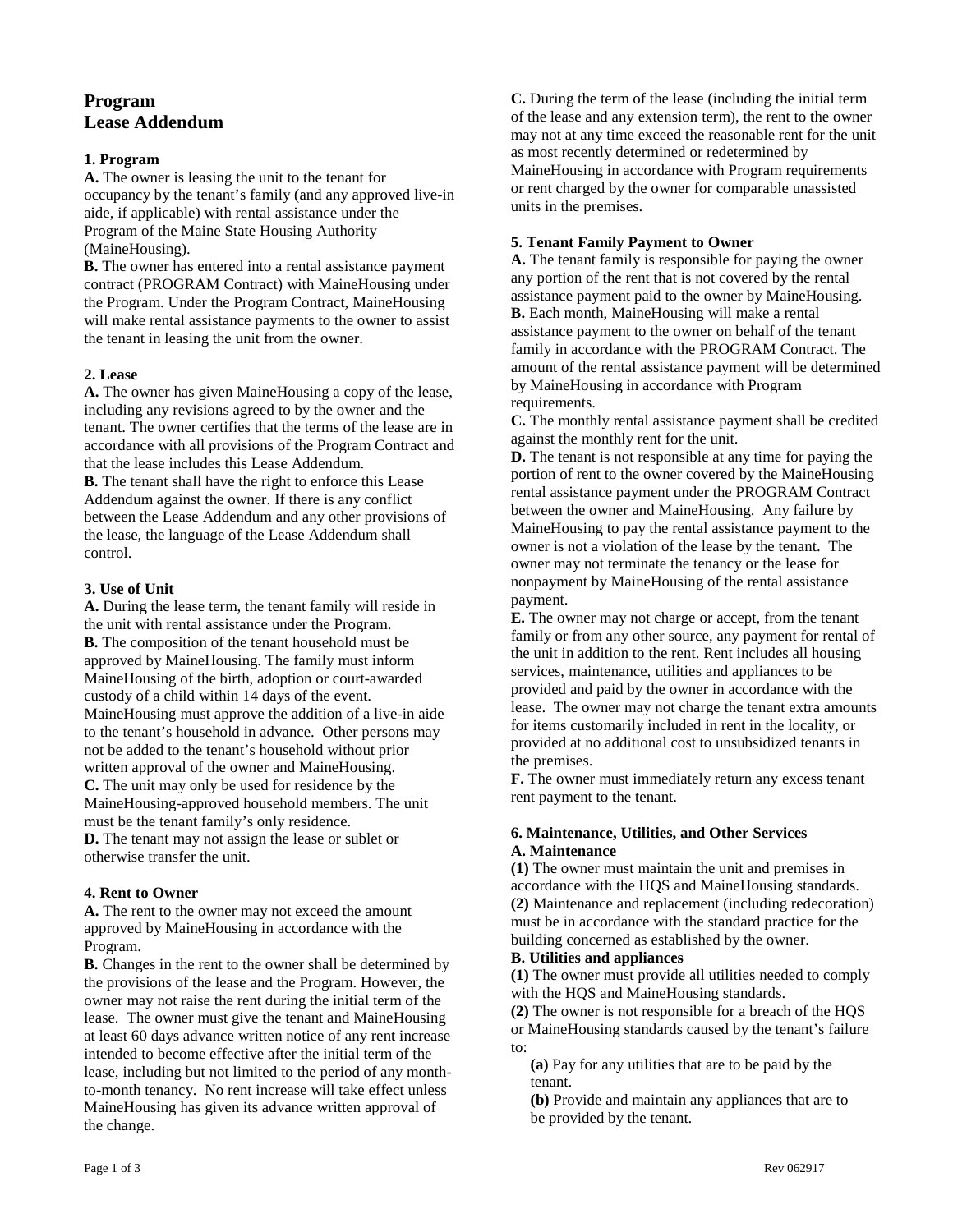# **C. Family damage**

The owner is not responsible for a breach of the HQS or MaineHousing standards because of damages beyond normal wear and tear caused by any member of the tenant household or by a guest of tenant.

### **D. Housing services**

The owner must provide all housing services as agreed to in the lease.

#### **7. Termination of Tenancy by Owner A. Requirements**

The owner may only terminate the tenancy in accordance with the lease and Program requirements.

### **B. Grounds**

During the term of the lease (the initial term of the lease or any extension term, including but not limited to any month-to-month tenancy), the owner may only terminate the tenancy because of:

 **(1)** Serious or repeated violation of the lease;  **(2)** Violation of federal, Maine, or local law that imposes obligations on the tenant in connection with the occupancy or use of the unit and the premises;  **(3)** Criminal activity or alcohol abuse (as described in paragraph C) or

 **(4)** Other good cause (as described in paragraph D).

### **C. Criminal activity or alcohol abuse**

**(1)** The owner may terminate the tenancy during the term of the lease if any member of the tenant household or a guest engages in any of the following types of activity:

 **(a)** Any criminal activity or alcohol abuse that threatens the health or safety of, or the right to peaceful enjoyment of the premises by, other residents (including property management staff residing on the premises).

 **(b)** Any criminal activity that threatens the health or safety of, or the right to peaceful enjoyment of their residences by, persons residing in the immediate vicinity of the premises.

 **(c)** Any violent criminal activity on or near the premises. "Violent criminal activity" means any criminal activity in which there is the use, attempted use, or threatened use of physical force substantial enough to cause or be reasonably likely to cause serious bodily injury or property damage.

 **(d)** Any drug-related criminal activity on or near the premises. "Drug-related criminal activity" means the illegal manufacture, sale, distribution, or use of a drug, or the possession of a drug with intent to manufacture, sell, distribute or use the drug.

**(2)** The owner may terminate the tenancy for criminal activity by a household member in accordance with this section if the owner determines that the household member has engaged in the criminal activity, regardless of whether the household member has been arrested or convicted for such activity.

#### **D. Other good cause for termination of tenancy**

Other good cause for termination of the tenancy must be something the tenant family did or failed to do in violation of the lease. Other good cause includes:

- **(1)** Disturbance of neighbors,
- **(2)** Destruction of property, or
- **(3)** Living or housekeeping habits that cause damage
- to the unit or premises.

# **E. Eviction by court action**

The owner may only evict the tenant by a court action and must comply in all respects with the requirements of Maine law governing eviction, including notices.

### **F. Owner notice of grounds**

**(1)** At or before the beginning of a court action to evict the tenant, the owner must give the tenant a notice that specifies the grounds for termination of the tenancy. The notice may be included in or combined with any owner eviction notice. The owner must also comply with any other notice requirements of Maine law governing evictions.

**(2)** The owner must give MaineHousing a copy of any owner eviction notice at the same time the owner notifies the tenant.

**(3)** Eviction notice means a notice to vacate, or a complaint or other initial pleading used to begin an eviction action under Maine law.

### **8. Lease: Relation to Program Contract**

If the lease terminates for any reason, the Program Contract terminates automatically.

### **9. MaineHousing Termination of Assistance**

MaineHousing may terminate rental assistance for the tenant family for any grounds authorized under the Program. If MaineHousing terminates rental assistance for the tenant family, the PROGRAM Contract will terminate automatically and the PROGRAM Lease Addendum will become null and void.

### **10. Family Move Out**

The family must give MaineHousing and the owner no less than a 30-day written notice before the family moves out of the unit.

### **11. Security Deposit**

**A.** The owner may collect a security deposit from the tenant. The amount of the security deposit, if any, must be stated in the lease and may not exceed the equivalent of one month of rent. The owner may charge an additional reasonable amount to the family as a pet deposit if owner and family agree to allow a pet in the unit. MaineHousing shall have no responsibility for the pet deposit.

**B.** When the family moves out of the unit, the owner shall return the full amount of the security deposit to the tenant within 30 days. If there are grounds for retaining all or part of the security deposit, the owner shall, within 30 days, give the tenant a written list of all items charged against the security deposit, and the amount of each item. If the owner intends to retain only a portion of the security